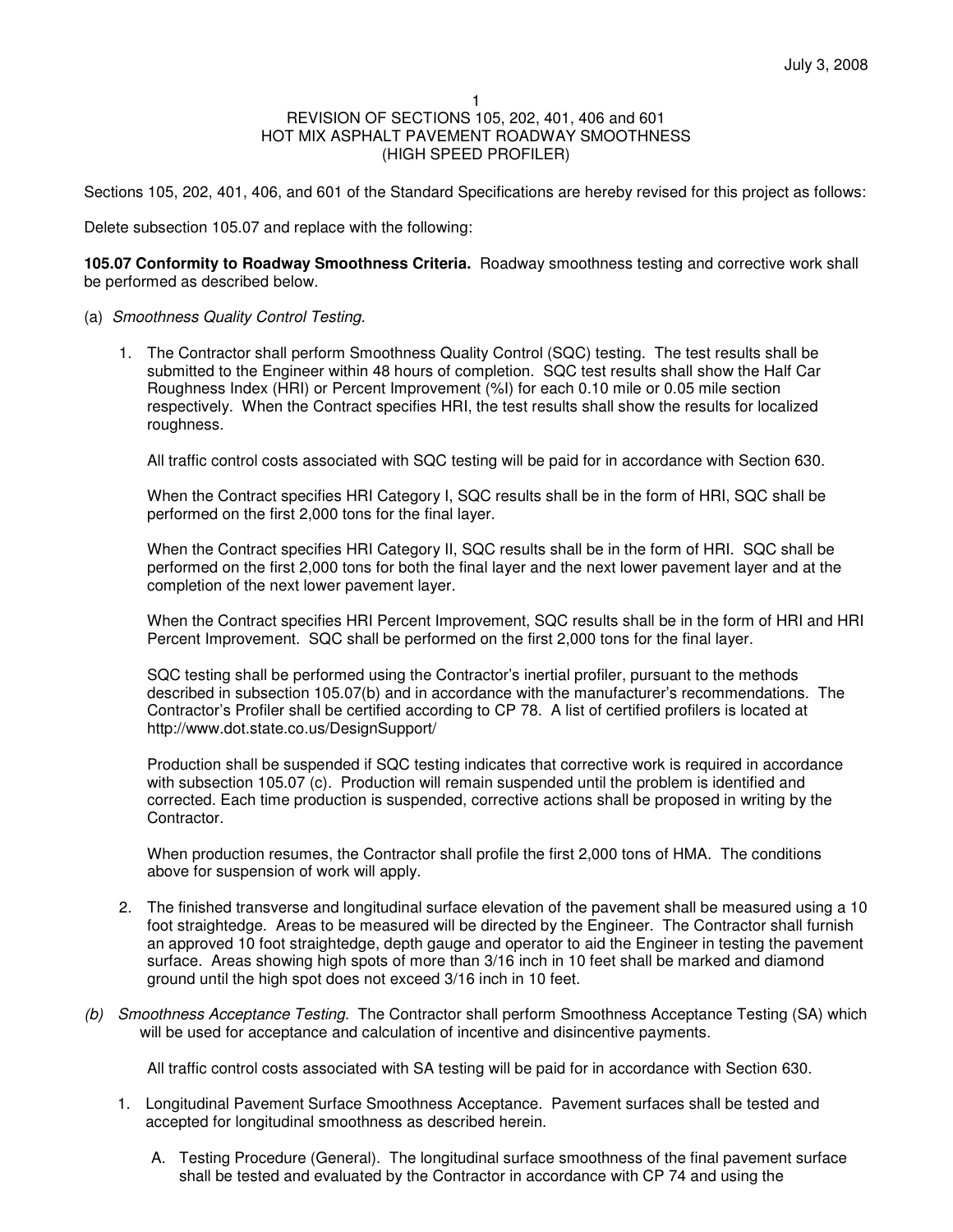Contractor's high-speed profiler (HSP). The Contractor's Profiler shall be certified according to CP 78. A list of certified profilers is located at http://www.dot.state.co.us/DesignSupport/

The HSP instrumentation shall be verified in accordance with CP 74 prior to measurements. The Contractor shall lay out a distance calibration site. The distance calibration site shall be 1056 feet long and shall be on a relatively flat, straight section of pavement as approved by the Engineer. The site shall have a speed limit equal to the Project's highest speed limit that allows for the HSP to operate uninterrupted. The limits of the site shall be clearly marked and the distance shall be measured to an accuracy of +/- 3 inches. The Contractor shall provide in writing the site location to the Engineer. The cost of the distance calibration site will not be measured and paid for separately, but shall be included in the work.

The entire length of each through lane, climbing lane and passing lane including bridge approaches, bridge decks and intersections from the beginning to the end of the project shall be profiled. Shoulders, ramps, tapers, turn slots, acceleration lanes, deceleration lanes, and medians shall not be profiled and will not be subject to incentive/disincentive adjustments. The profile of the entire length of a lane shall be taken at one time. However, the Contractor may break a project into sections to accommodate varying conditions or Project phasing if approved by the Engineer.

A sufficient distance shall be deleted from the profile to allow the profiler to obtain the testing speed plus a 300 foot distance to stop and start when required. Incentive/disincentive payments will not be made for this area. The final surface of these areas shall be tested in accordance with subsection 105.07(a) 2.

Shoulders, ramps, tapers, turn slots, acceleration lanes, deceleration lanes, and medians constructed as part of this project shall be measured in accordance with subsection 105.07(a) 2.

When the Contract Specifies HRI, the following applies:

- (1) The profile shall include transverse joints when pavement is placed by the project on both sides of the joint. When pavement is placed on only one side of the joint, the area 25 feet from the joint shall be deleted from the profile before the HRI is determined. Incentive/disincentive payments will not be made for this area. Pavement within the area 25 feet on the newly constructed side of the joint shall be tested in accordance with subsection 105.07(a) 2.
- (2) The profile of the area 25 feet each side of every railroad crossing, cattle guard, bus pad, manhole, valve box, gutter pan and intersection (where there is a planned breakpoint in the profile grade line in the direction of testing) shall be deleted from the profile before the HRI is determined. Incentive/disincentive payments will not be made for these areas. Areas deleted from the profile shall be tested in accordance with subsection 105.07(a) 2.
- (3) When both new pavement and a new bridge or new bridge pavement are being constructed in a project, the profile of the area 25 feet each side of every bridge expansion device (joint) shall be deleted from the profile before the HRI is determined. Incentive/disincentive payments will not be made for this area. Areas deleted from the profile shall be tested in accordance with subsection 105.07(a) 2. Diamond grinding will not be measured and paid for separately, but shall be included in the work. For all other projects, the profile of the area 25 feet each side of every bridge expansion device (joint) shall be deleted from the profile before the HRI is determined. Incentive/disincentive payments will not be made for this area. If the Engineer determines that corrective work is required in this area, payment will be made in accordance with subsection 109.04.
- (4) The Contractor shall notify the Engineer in writing at least five working days in advance of his intention to perform SA testing. The Contractor shall profile the Project within 14 days after the completion of paving operations. The Engineer will witness the SA profiling and take immediate possession of the SA data.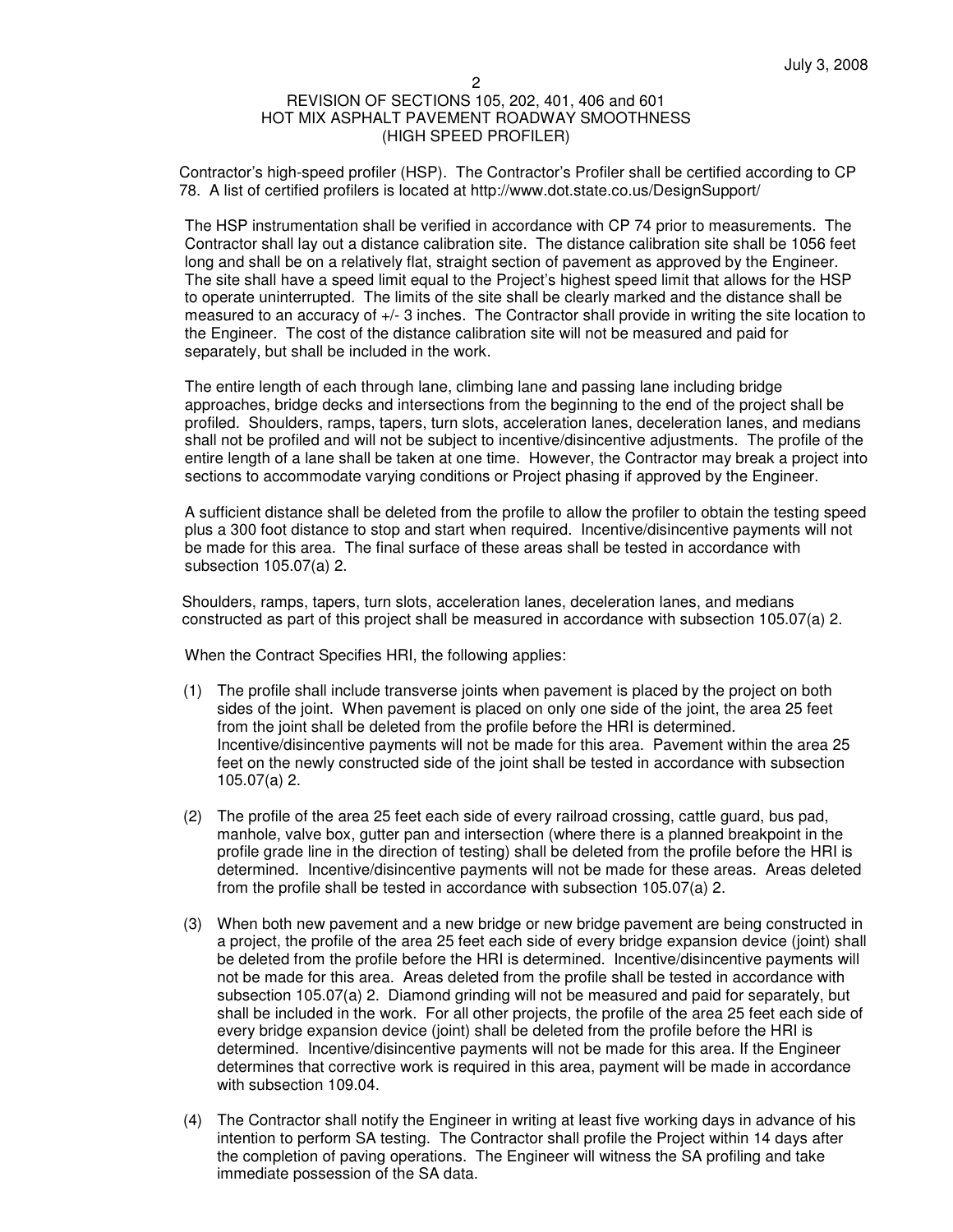#### 3

# REVISION OF SECTIONS 105, 202, 401, 406 and 601 HOT MIX ASPHALT PAVEMENT ROADWAY SMOOTHNESS (HIGH SPEED PROFILER)

(5) The Contractor shall not perform any corrective work that will effect the pavement smoothness for ten working days after completion of the SA testing or as approved by the Engineer. This time is to allow for the Department to analyze the data and perform smoothness verification testing.

When the Contract specifies HRI Percent Improvement, the Contractor shall comply with the following:

- (1) The Contractor shall notify the Engineer in writing of his intention to perform initial SA testing. This notification shall be at least five working days in advance of any work that will affect the smoothness of the lanes. This includes but is not limited to the following work; manhole adjustment, valve box adjustments, curb and gutter repair, milling, planing or patching.
- (2) The Contractor shall perform the initial SA testing prior to any work that will affect the smoothness of the lanes. The Engineer will witness the SA profiling and take immediate possession of the SA data.
- (3) The Contractor shall not perform any work that will effect the initial smoothness of the lanes for ten working days after completion of the initial SA testing or as approved by the Engineer. This time is to allow for the Department to analyze the data and perform smoothness verification testing.
- (4) When the Contractor performs work on the existing pavement prior to the initial SA testing, the affected sections will not be subject to incentive payments, but will be subject to disincentive payments and corrective work.
- (5) The Contractor shall notify the Engineer in writing at least five working days in advance of his intention to perform final SA testing. The Contractor shall profile the Project within 14 days after the completion of paving operations. Manholes and valve boxes shall be raised prior to final SA testing. The Engineer will witness the SA profiling and take immediate possession of the SA data.
- (6) The Contractor shall not perform any corrective work that will effect the final pavement smoothness for ten working days after completion of the final SA testing or as approved by the Engineer. This time is to allow for the Department to analyze the data and perform smoothness verification testing.
- (7) The profile shall include an additional 25 feet of pavement outside the project paving limits.
- B. Smoothness Testing Procedures. The Contractor shall mark the project limits, climbing lane limits and passing lane limits. When the Contract specifies HRI the Contractor shall mark 25 feet from each bridge approach slab, railroad crossing, cattle guard, bus pad, manhole, valve box, gutter pan and intersection (where there is a planned breakpoint in the profile grade line in the direction of testing). When the Contract specifies HRI Percent Improvement, the markings shall be located in a location that will not be disturbed, so that the section start and stop locations shall be identical for the initial and final pavement surface. The Engineer will verify that the Contractor's marks are located properly. The Contractor shall use traffic cones with reflective tape or reflective tape on the pavement at the beginning and end of each lane for triggering the start and stop locations on the profiler and at any other location, where portions of the profile are being deleted. These locations shall be marked with temporary paint so that the Department's profiler uses the same locations for smoothness verification testing.

The Contractor shall clear the lanes to be tested of all debris before profiling.

The Contractor shall submit a Method for Handling Traffic (MHT) to the Engineer for approval at least five days in advance of SA testing. The MHT shall detail the methods for traffic control that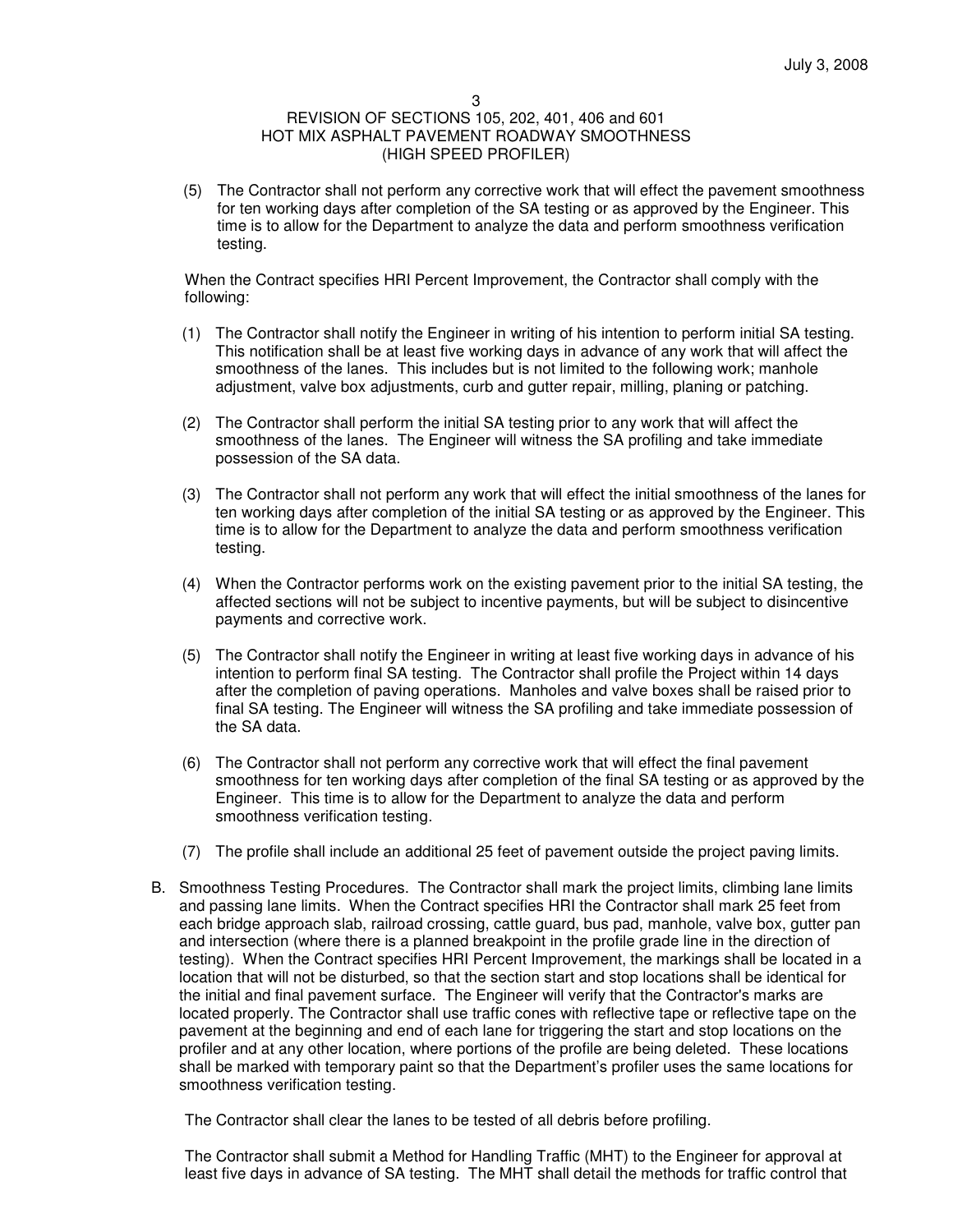shall allow for continuous non-stop profiling of each lane to be profiled at a minimum speed of 15 mph. The Contractor shall provide the traffic control in accordance with the approved MHT.

Each lane shall be profiled three times at a constant speed  $(+/- 5$  mph) with a minimum speed of 15 mph and a maximum speed of 70 mph. The profile shall be taken in the intended direction of travel. The left and right wheel paths shall be profiled simultaneously. The collected profiles shall be turned over immediately to the Engineer and will be analyzed using CP 74.

(1) When the Contract specifies HRI, the Department will determine a HRI for each 0.1 mile section or fraction thereof of completed pavement. The HRI consists of the average of the left and right wheel path's profile passed through the International Roughness Index (IRI) filter.

The Contractor's SA test results will be available within ten working days of the completion of SA testing. The Engineer will give the Contractor a report that will include profile data, the lane profiled, IRI for the left and right wheel paths, the HRI in 0.10 mile increments and a summary of areas requiring corrective work. The Engineer may determine that it is necessary for the Contractor to re-profile a lane

Areas requiring corrective work will be determined according to subsection 105.07(c) 1. The third run of each lane will be used for the determination of Localized Roughness.

Sections less than 0.01 miles in length shall not be subject to corrective work as specified by Table 105-6. Sections less than 0.01 miles in length shall be included in the Localized Roughness determination.

(2) When the Contract specifies HRI Percent Improvement, the Department will determine an HRI for each 0.05 mile section or fraction thereof of pavement. The HRI consists of the average of the left and right wheel path's profile passed through the IRI filter.

The Contractor's SA test results will be available within ten working days of the completion of SA testing. The Engineer will give the Contractor a report that will include profile data, the lane profiled, IRI for the left and right wheel paths, the HRI in 0.05 mile increments, percent improvement in 0.05 mile increments and areas requiring corrective work. The Engineer may determine that it is necessary for the Contractor to re-profile a lane.

Areas requiring corrective work will be determined in accordance with subsection 105.07(c) 2.

C. When the Contract specifies HRI, incentive/disincentive payments for pavement smoothness will be made on a square yard basis in accordance with the following:

Incentive and Disincentive payments will be based on the HRI for each 0.1 mile section or fraction thereof.

Incentive/Disincentive payments for Pavement Smoothness will be made in accordance with Table 105-6**.** Sections less than 0.01 miles in length will not be subject to disincentive payments.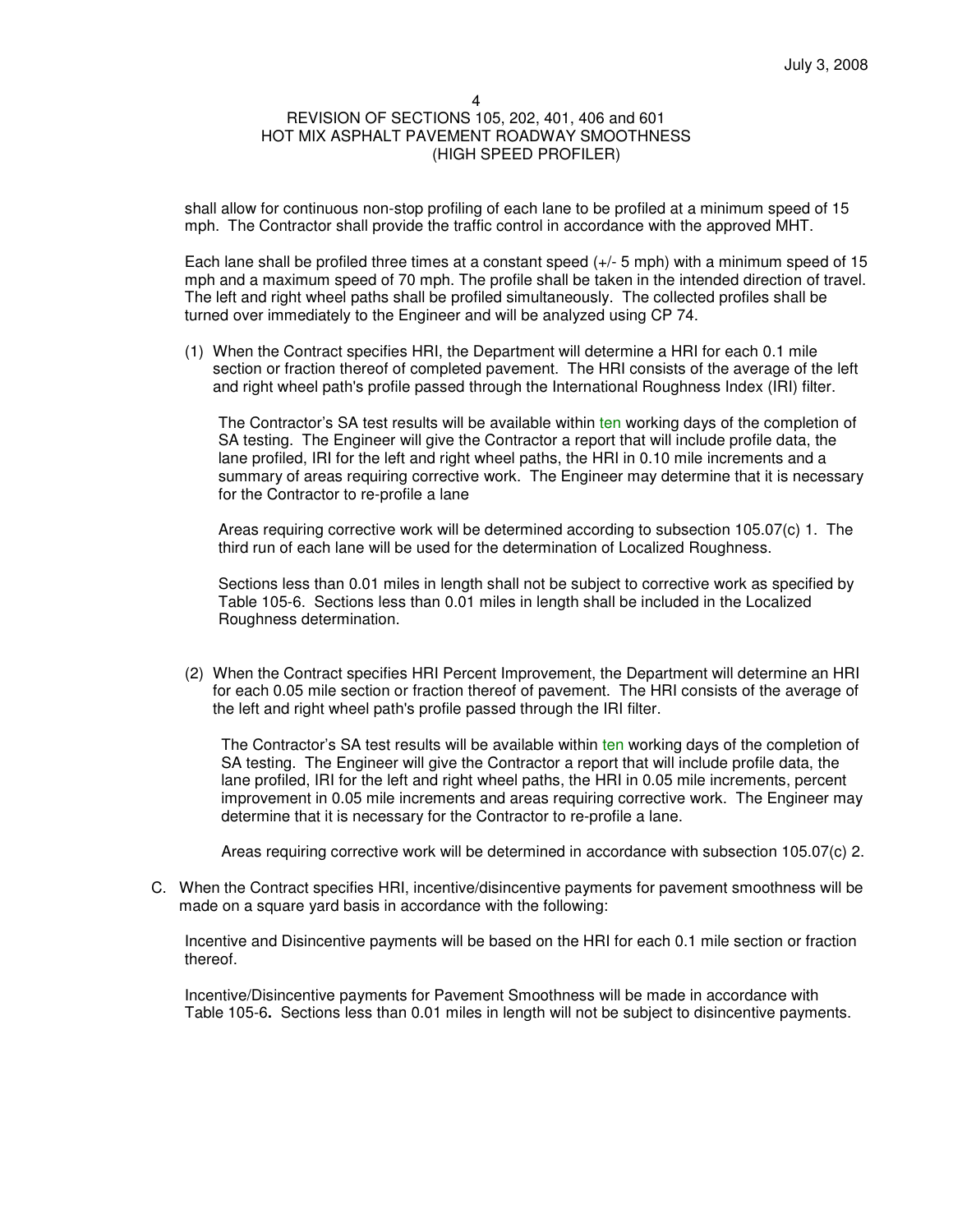5

# REVISION OF SECTIONS 105, 202, 401, 406 and 601 HOT MIX ASPHALT PAVEMENT ROADWAY SMOOTHNESS (HIGH SPEED PROFILER)

#### **Table 105-6 HMA PAVEMENT SMOOTHNESS (INCHES/MILE) HALF-CAR ROUGHNESS INDEX**

| Pavement<br>Smoothness<br>Category                              | Incentive Payment<br>(\$/sqyd)                                          | No Incentive or<br><b>Disincentive</b>       | <b>Disincentive Payment</b><br>(\$/sqyd)                             | Corrective<br><b>Work Required</b> |
|-----------------------------------------------------------------|-------------------------------------------------------------------------|----------------------------------------------|----------------------------------------------------------------------|------------------------------------|
|                                                                 | When $HRI < 40.0$<br>$I = $0.64$                                        | When $HRI > 63.0$ and<br>< 72.0<br>$= $0.00$ | When HRI $\geq$ 72.0 and<br>≤ 90.0<br>$I = 2.560 - 0.03556$ x<br>HRI | When HRI ><br>90.0                 |
|                                                                 | When HRI $\geq$ 40.0 and<br>$\leq 63.0$<br>l = 1.753 – 0.02783 x<br>HRI |                                              | When $HRI > 90.0$<br>l = -\$0.64                                     |                                    |
| $\mathbf{I}$                                                    | When $HRI < 35.0$<br>$I = $0.64$                                        | When $HRI > 58.0$ and<br>< 67.0<br>$= $0.00$ | When HRI $\geq$ 67.0 and<br>≤ 85.0<br>$I = 2.382 - 0.03556$ x<br>HRI | When HRI ><br>85.0                 |
|                                                                 | When HRI $\geq$ 35.0 and<br>$\leq 58.0$<br>l =1.614 – 0.02783 x<br>HRI  |                                              | When $HRI > 85.0$<br>$= -\$0.64$                                     |                                    |
| 1. The pavement smoothness category will be shown on the plans. |                                                                         |                                              |                                                                      |                                    |

D. When the Contract specifies HRI Percent Improvement (%I), incentive/disincentive payments for pavement smoothness will be made on a square yard basis in accordance with the following:

The Engineer will produce a report of the original surface that will include the lane profiled and the HRI in 0.05 mile increments.

Incentive and disincentive payments will be based on the %I of the HRI for each 0.05 mile section or fraction thereof on the final paved surface compared to the HRI for each 0.05 mile section or fraction thereof on the original surface. Sections less than 0.01 miles in length will not be subject to disincentive payments.

The %I will be calculated as follows:

$$
\%I = \frac{(HRI OF ORIGINAL SURFACE - HRI OF FINAL SURFACE) \times 100}{HRI OF ORIGINAL SURFACE}
$$

Incentive/disincentive payments for Pavement Smoothness will be made in accordance with Table 105-7 or 105-8.

When the Contract specifies Rural Construction Percent Improvement, the Contractor may request in writing to the Engineer that the pavement smoothness category is changed to HRI Category I. The request shall be made prior to any work that will affect the initial smoothness of the lanes. If approved by the Engineer the requirements for HRI Category I shall apply.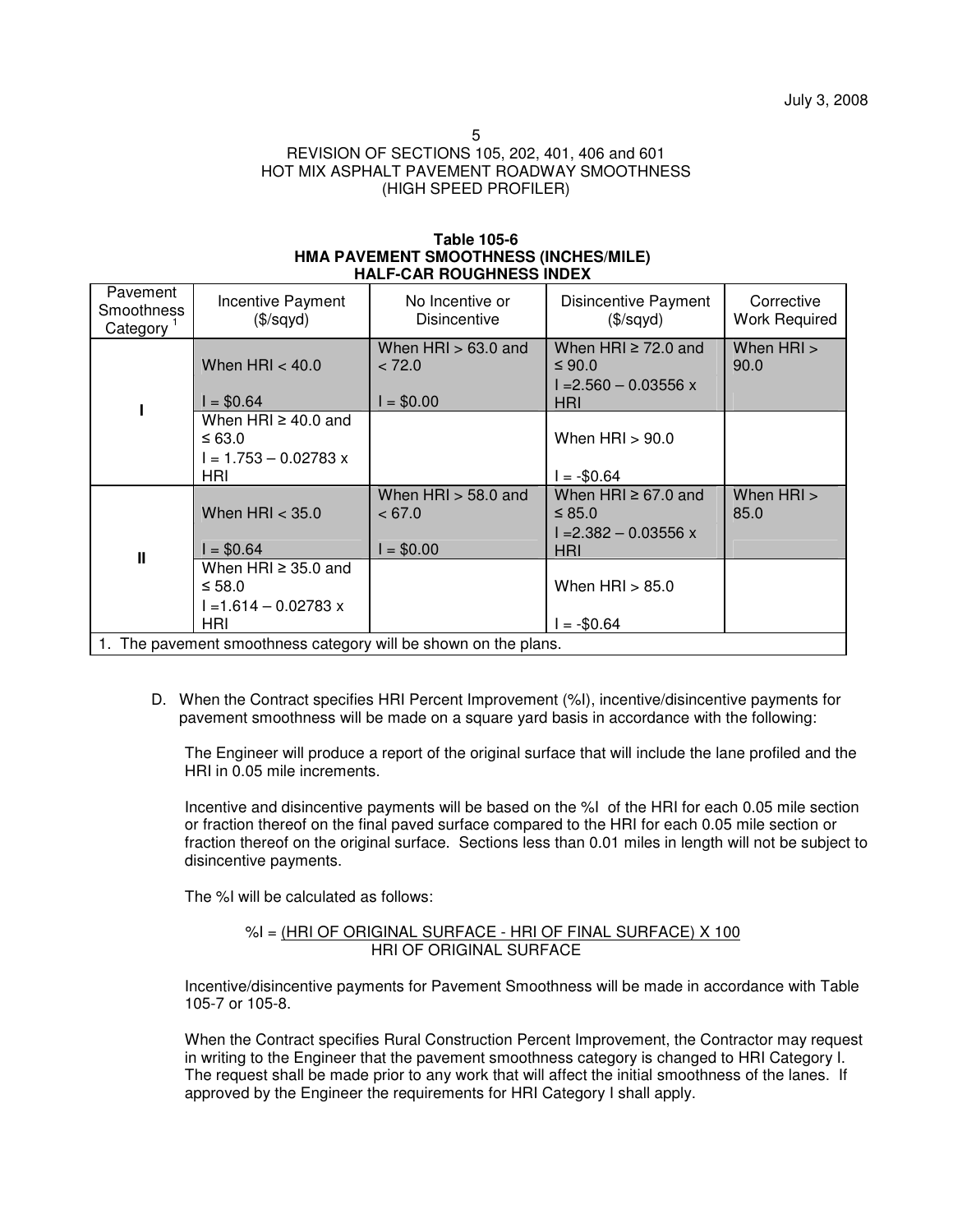#### **Table 105-7 HMA PAVEMENT SMOOTHNESS RURAL CONSTRUCTION PERCENT IMPROVEMENT (%I) HALF-CAR ROUGHNESS INDEX**

| <b>Incentive Payment</b><br>(\$/sqyd)                                                       | No Incentive or<br><b>Disincentive</b> | <b>Disincentive Payment</b><br>(\$/sqyd) | <b>Corrective</b><br>Work Required <sup>1</sup> |  |  |
|---------------------------------------------------------------------------------------------|----------------------------------------|------------------------------------------|-------------------------------------------------|--|--|
|                                                                                             | When % $> 40.0$ and $<$                | When %I $\geq$ 25.0 and $\leq$           |                                                 |  |  |
|                                                                                             |                                        |                                          |                                                 |  |  |
| When $\%$ $> 60.0$                                                                          | 45.0                                   | 40.0                                     | When $\%$ $<$ 20.0                              |  |  |
|                                                                                             |                                        | $I = (32 \times \% I -$                  |                                                 |  |  |
| $I = $0.32$                                                                                 | $= $0.00$                              | 1280))/1500                              |                                                 |  |  |
| When %I $\geq$ 45.0 and $\leq$                                                              |                                        |                                          |                                                 |  |  |
| 60.0                                                                                        |                                        | When $% < 25.0$                          |                                                 |  |  |
| $I = (32 \times \% I -$                                                                     |                                        |                                          |                                                 |  |  |
| 1440)/1500                                                                                  |                                        | $= -\$0.32$                              |                                                 |  |  |
| Disincentives will not be assessed and corrective work will not be required for a 0.05 mile |                                        |                                          |                                                 |  |  |
| section if the HRI is equal to or less than 80.0 in/mi                                      |                                        |                                          |                                                 |  |  |

## **Table 105-8 HMA PAVEMENT SMOOTHNESS URBAN CONSTRUCTION PERCENT IMPROVEMENT (%I) HALF CAR ROUGHNESS INDEX**

| <b>Incentive Payment</b><br>(\$/sqyd)                                                       | No Incentive or<br><b>Disincentive</b> | <b>Disincentive Payment</b><br>(\$/sqyd) | <b>Corrective</b><br>Work Required <sup>1</sup> |  |  |
|---------------------------------------------------------------------------------------------|----------------------------------------|------------------------------------------|-------------------------------------------------|--|--|
| When $\%$ $>$ 50.0                                                                          | When $\%$ $>$ -5.0 and $<$<br>5.0      | When %I $\ge$ -20.0 and $\le$<br>$-5.0$  | When $% < -25.0$                                |  |  |
|                                                                                             |                                        | $I = (32 \times \%I +$                   |                                                 |  |  |
| $I = $0.32$                                                                                 | $= $0.00$                              | 160))/1500                               |                                                 |  |  |
| When %I $\ge$ 5.0 and $\le$                                                                 |                                        |                                          |                                                 |  |  |
| 50.0                                                                                        |                                        | When $% < -20.0$                         |                                                 |  |  |
| $I = (32 \times \% I -$                                                                     |                                        |                                          |                                                 |  |  |
| 160)/4500                                                                                   |                                        | $= -\$0.32$                              |                                                 |  |  |
| Disincentives will not be assessed and corrective work will not be required for a 0.05 mile |                                        |                                          |                                                 |  |  |
| section if the HRI is equal to or less than 80.0 in/mi                                      |                                        |                                          |                                                 |  |  |

# (c) Corrective Work.

Corrective work shall be proposed in writing by the Contractor. Corrective work shall not be performed until approved in writing by the Engineer. The Contractor shall not perform any corrective work on the final layer until after the Engineer returns the results of the Smoothness Acceptance (SA) testing and after the Department's smoothness verification testing, if performed. Corrective work on lower layers shall be at the Contractor's discretion. The Department will analyze the SA testing for acceptance and indicate areas requiring corrective work in accordance with subsection 105.07(b). Incentive/disincentive payments will be based on the Contractor's SA testing. The Contractor shall verify and perform corrective work in the areas indicated by the SA testing. The Contractor shall profile the roadway to verify that the required corrective work has been completed.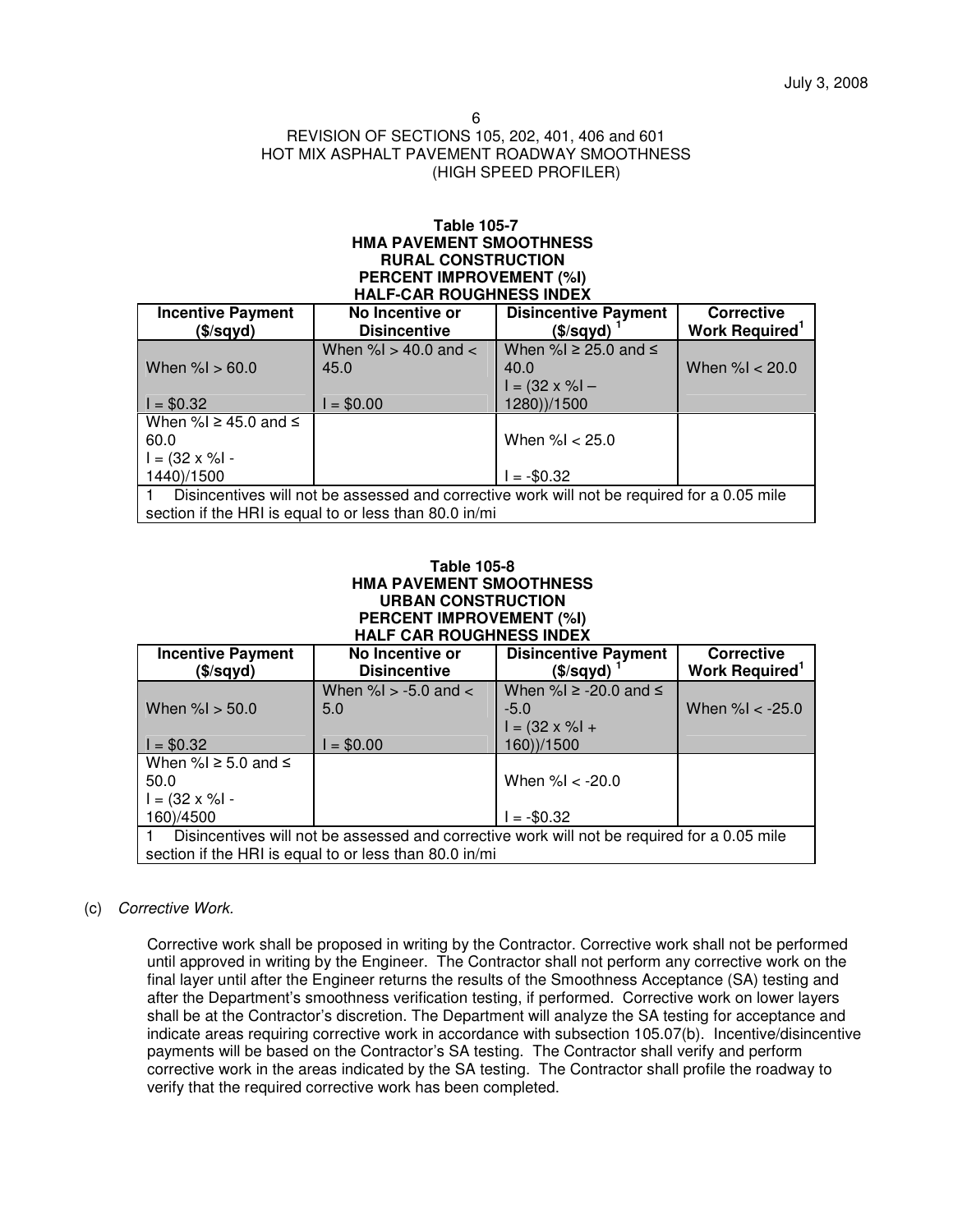- 1. Half-Car Roughness Index Corrective Work:
	- A. The criteria for determining if a 0.1 mile section or fraction thereof requires corrective work is specified in Table 105-6. In addition to determining if a 0.1 mile section or fraction thereof requires corrective work, the profiles shall be analyzed for areas of Localized Roughness.
	- B. Localized Roughness. The profiles shall be analyzed to determine where areas of localized roughness occur. The profile shall be summarized using the continuous HRI reporting system using an averaging length of 25 feet. The latest release of the FHWA's ProVal software shall be used to generate the continuous HRI report. ProVal can be downloaded at http://www.roadprofile.com.

Areas shall be considered deficient, and require corrective work where the continuous HRI report exceed 150.0 inches per mile. Areas where the continuous HRI report exceeds the values in Table 105-9 but are less than 150.0 inches per mile shall be tested in accordance with subsection 105.07 (a) 2.

## **Table 105-9 CONTINUOUS HRI USING 25 FOOT AVERAGING FOR LOCALIZED ROUGHNESS CORRECTIVE WORK ON HMA PAVEMENTS**

| HRI<br>SMOOTHNESS HRI In/mile<br><b>CATEGORY</b> |       |  |
|--------------------------------------------------|-------|--|
|                                                  | 135.0 |  |
|                                                  | 125.0 |  |

2. Half Car Roughness Index Percent Improvement Corrective Work. The criteria for determining if corrective work is required for a 0.05 mile section or fraction thereof is specified in Table 105-7 or 105-8. The Engineer may also test any section of the roadway in accordance with subsection 105.07(a) 2.

When the corrective work is complete, the Contractor shall re-profile the corrective work area and determine a HRI Percent Improvement for each 0.05 mile section or fraction thereof. Additional corrective work in accordance with this specification will be required if the HRI Percent Improvement for a 0.05 mile section or fraction thereof doesn't meet the specified range shown in Table 105-7 or 105-8.

If corrective work is required, the Contractor shall submit a written corrective work proposal to the Engineer, which shall include the methods and procedures that will be used. The Contractor shall not commence corrective work until the methods and procedures have been approved in writing by the Engineer.

The Engineer's approval shall not relieve the Contractor of the responsibility of producing work in conformity with the Contract.

3. Corrective Methods. Corrective work shall consist of diamond grinding an approved overlay, or removal and replacement.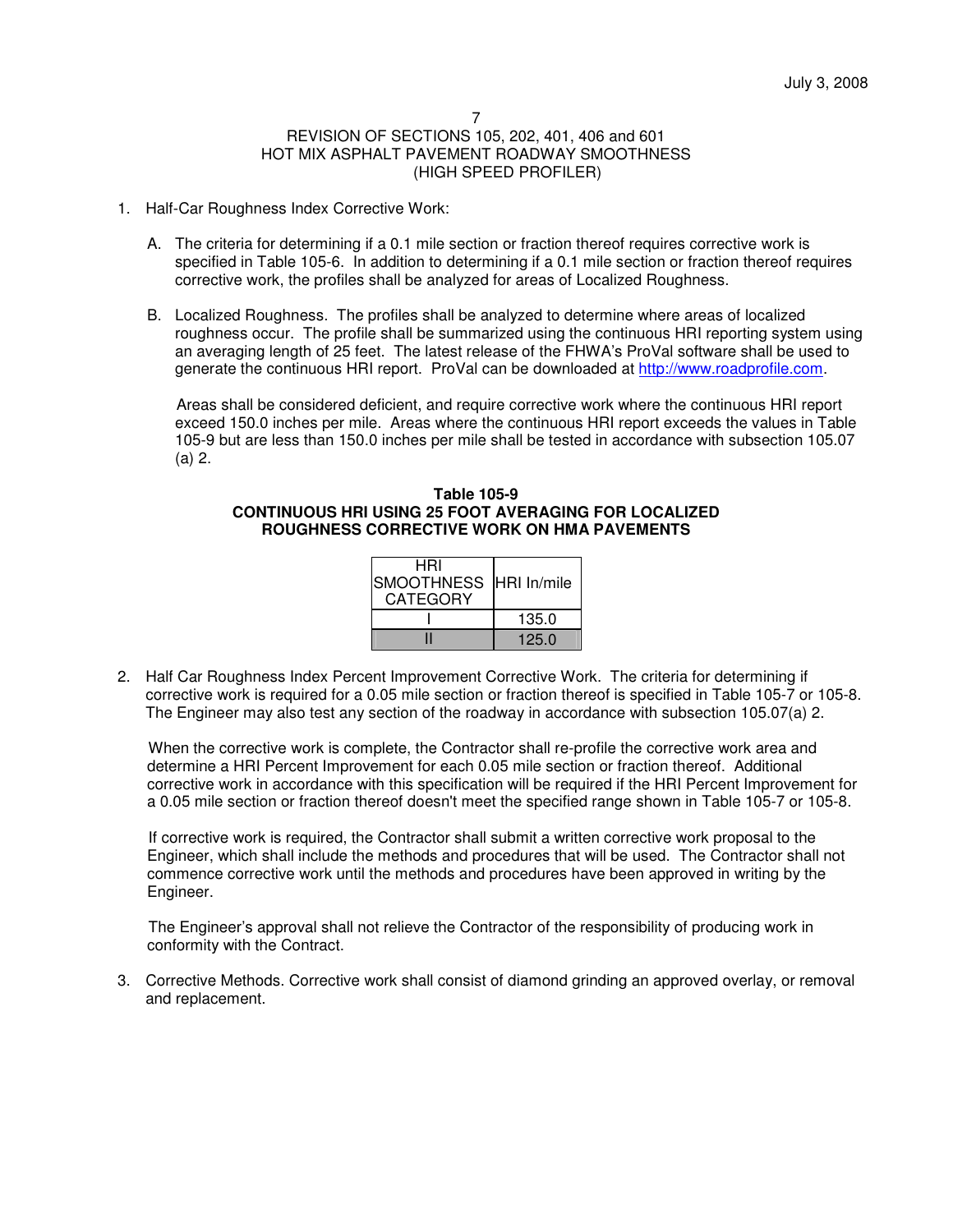Corrective work shall conform to of one of the following conditions:

(1) Removal and Replacement. The pavement requiring corrective work shall be removed, full width of the lane and the full thickness of the layer in accordance with subsection 202.09.

The removal area shall begin and end with a transverse butt joint, which shall be constructed with a transverse saw cut perpendicular to centerline. Replacement material shall be placed in sufficient quantity so the finished surface conforms to grade and smoothness requirements. Sections removed and replaced shall be at least 0.2 miles in length.

- (2) Overlay. The overlay shall cover the full width of the pavement including shoulders. The area overlaid shall begin and end with a transverse butt joint, which shall be constructed with a transverse saw cut and asphalt removal. All material shall be approved hot bituminous mixtures that meet all contract requirements. The overlay shall be placed so that the finished surface conforms to grade and smoothness requirements. The overlay area shall be compacted to the specified density. The overlay thickness shall be equivalent to that of the final pass made in accordance with the Contract. Sections overlaid shall be at least 0.2 miles in length.
- (3) Diamond Grinding. Grinding shall not reduce planned pavement thickness by more than 0.3 inches. The entire ground area of the final pavement surface shall be covered with a Tack Coat conforming to Section 407 (CSS-1h at 0.1 gallons per square yard of diluted emulsion; the emulsion shall be diluted with water at the rate of 50 percent water and 50 percent emulsion) when grinding is complete.
- (d) Department Smoothness Verification Testing (SV). The Department may elect to perform smoothness verification (SV) testing using the Department's inertial profiler, with the methods described in subsection 105.07(b). The Engineer will notify the Contractor of the Department's intention to perform SV testing. All traffic control costs associated with Department SV testing will be paid for by the Department in accordance with Section 630.

The Contractor's SA test results will be compared to the Department's SV test results. The Contractor's SA test results will be considered acceptable and will be used for incentive/disincentive payment if the following criteria are met:

- (1) The difference in HRI for a 1/10 mile section is less than 6.1 inches/mile for a minimum of 90 percent of the 1/10 mile sections for each lane.
- (2) The difference in average HRI for each lane is less than 6.1 inches/mile.
- (3) The difference in the length of each lane is less than 0.2 percent

When the Contractor's SA test results are not considered acceptable, the Department's SV test results will be used for incentive/disincentive payment and the Contractor's profiler certification shall be evaluated pursuant to CP 78. The Department will have 30 days to complete this evaluation.

The Contractor will be assessed a charge of \$1,000 for SV testing when the Contractor's SA test results are not considered acceptable.

In subsection 202.09 delete the last paragraph

Delete subsection 401.20 and replace with the following:

**401.20 Surface Smoothness.** The roadway surface smoothness shall be tested in accordance with subsection 105.07 except when only one layer less than 1.5 inches of HMA Pavement is placed without an intermediate treatment. HMA Pavements less than 1.5 inches without an intermediate treatment shall meet the smoothness requirements of subsection 406.11.